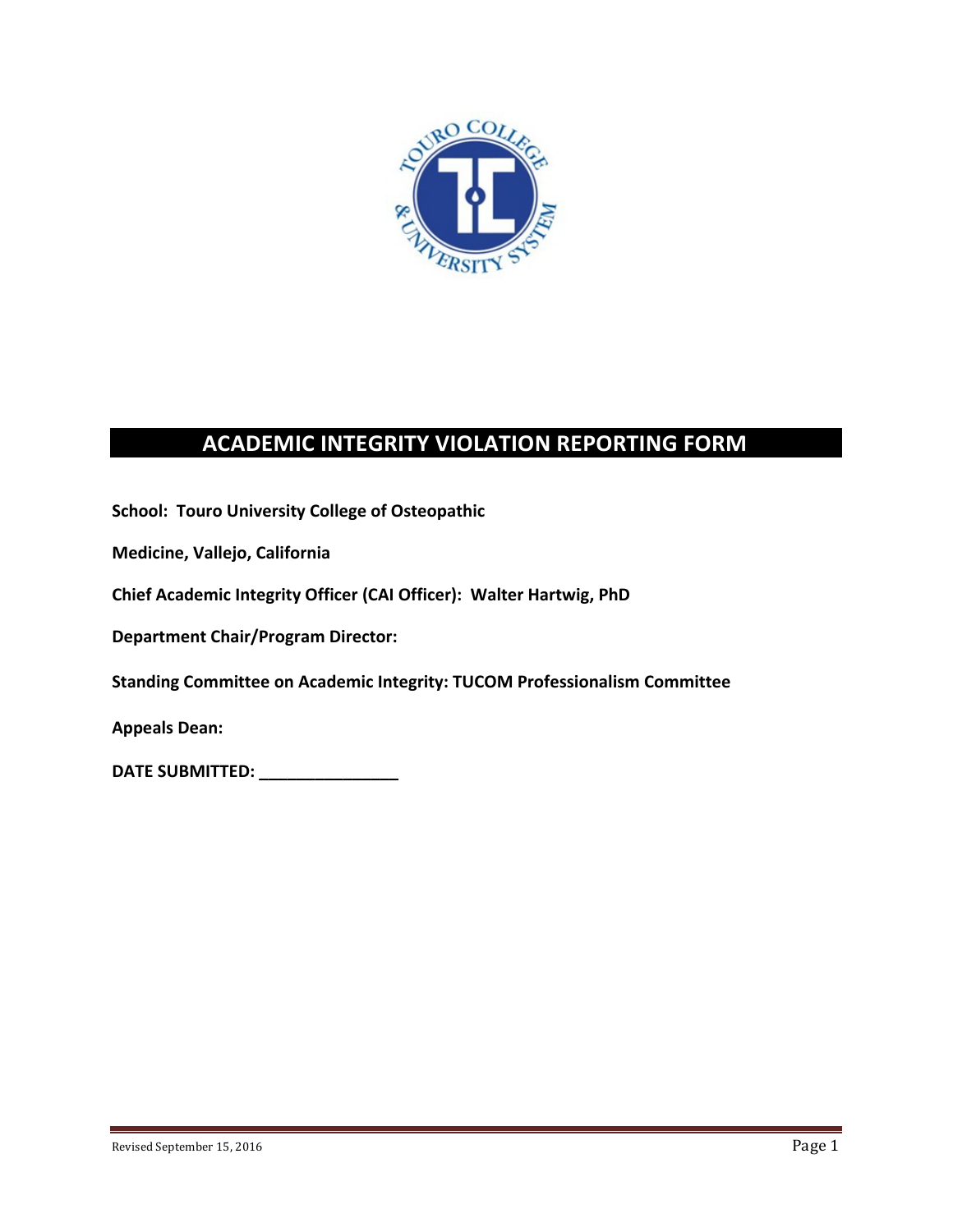# **TOURO COLLEGE AND UNIVERSITY SYSTEM ACADEMIC INTEGRITY VIOLATION REPORTING FORM**

## **SECTION A: INSTRUCTIONS FOR FACULTY MEMBER, DEPARTMENT CHAIRPERSON/PROGRAM DIRECTOR, CAI OFFICER, AND APPEALS DEAN**

- 1. When a faculty member encounters a suspected academic integrity violation, he/she will consult with the Chair of the relevant department. If a violation is identified, the faculty member will complete Section B of this form. The faculty member will inform the student of the suspected academic dishonesty. If appropriate, the faculty member should encourage the student to consult with Student Services personnel for guidance.
- 2. The Chair will prepare a brief written report summarizing the meeting with the faculty member, and submit it to the CAI Officer.
- 3. The Chair and the CAI Officer will determine if the matter should be resolved by INFORMAL RESOLUTION or FORMAL RESOLUTION, and the faculty member will be so advised by the Chair. (NOTE: INFORMAL RESOLUTION MAY ONLY BE USED FOR FIRST OFFENSES).
- 4. Do not submit an earned grade for the course in question before the issue is resolved. (If necessary, enter a "TC-" for an undergraduate course, and an "INC" for a graduate course).
- 5. Upon recommendation of the Department Chair, the faculty member can attempt to resolve the matter INFORMALLY with the student. The faculty member, in consultation with the Chair, may impose any range of Class C sanctions, and must include requiring the student to take additional ethics tutorials.
- 6. If the sanctions are accepted by the student, the student and faculty member sign this form at the end of Section C.1 and it is submitted to the Chair. The decision of the faculty member and the Chair is not subject to appeal and is binding to both the student and the faculty member. The Chair completes Section D of this form and submits it to the CAI Officer.
- 7. If the student does not accept the informal resolution, or if informal resolution was not attempted, the faculty member completes Section C.2 indicating the requirement for FORMAL RESOLUTION, and submits it to the Chair. The Chair completes Section D of this form and submits it to the CAI Officer.
- 8. If the faculty member determinesthat there was no violation, this form will be shredded.
- 9. The CAI Officer completes Section E of this form.
- 10. In the case of a FORMAL RESOLUTION, the Chair of the Hearing Committee completes Section F of this form. The completed form is submitted to the CAI Officer for maintenance of the record. In the event the Hearing Committee determined that the student was 'not guilty', this form will not be maintained by the CAI Officer, but rather will be sent to the Chair of the TCUS Academic Integrity Council for safekeeping.
- 11. In the event the student appeals the formal resolution decision, the Appeals Dean completes Section G of this form.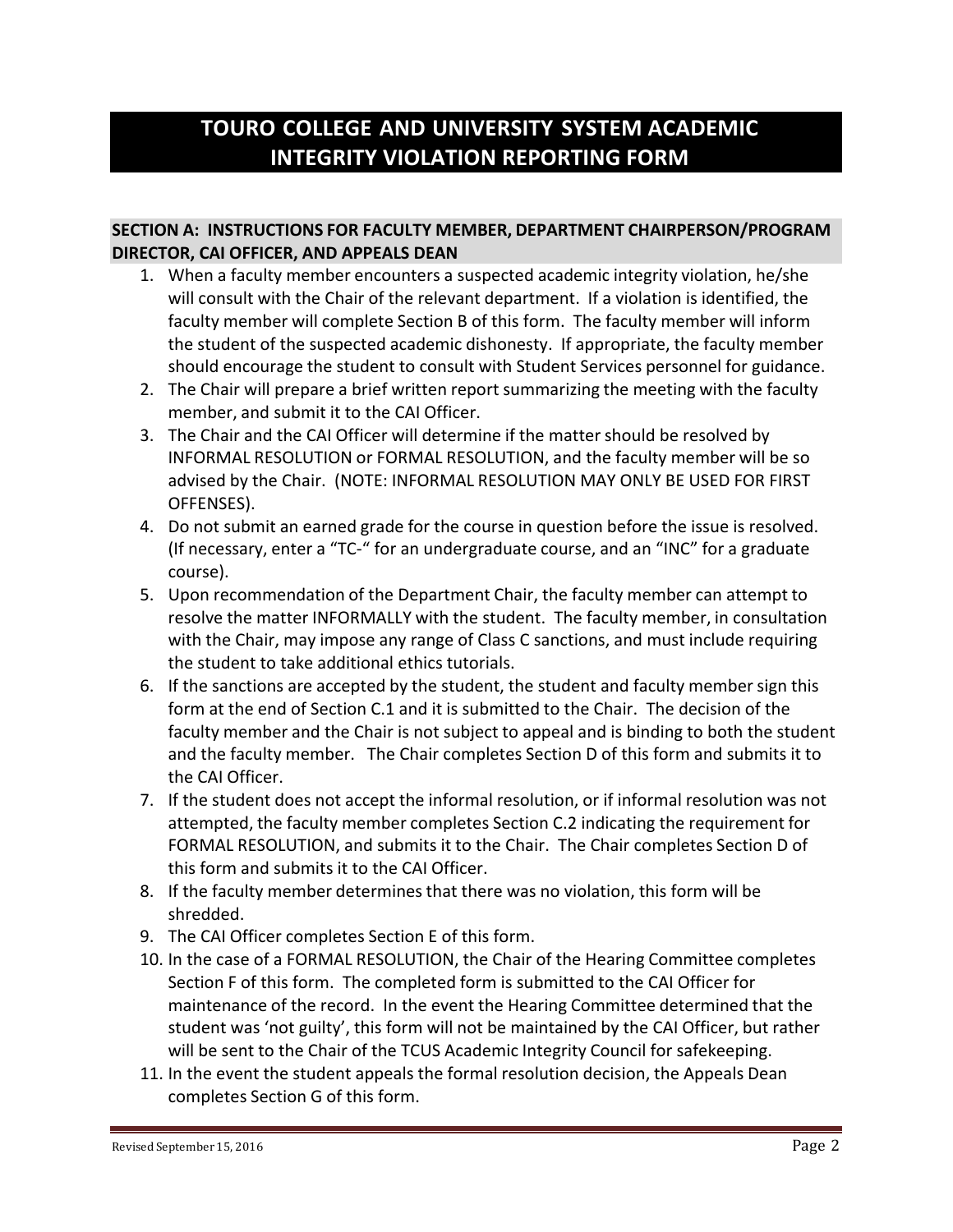12. The completed form is maintained by the CAI Officer. On an annual basis and upon request, the CAI Officer will submit a copy of this completed form to the TCUS Academic Integrity Council.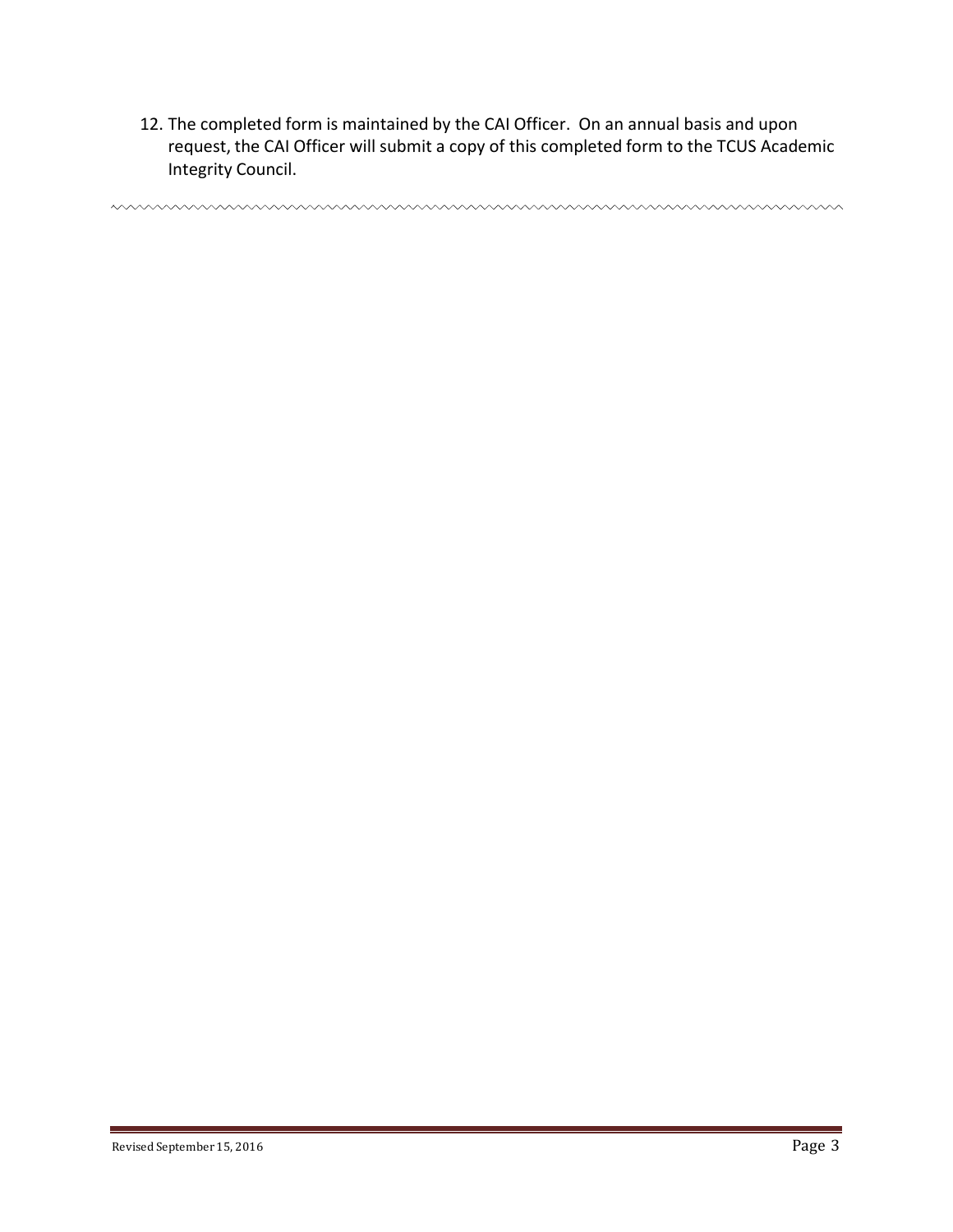## **SECTION B: BACKGROUND INFORMATION**

| Instructor's Name: Name and Second Contract of the Contract of the Contract of the Contract of the Contract of the Contract of the Contract of the Contract of the Contract of the Contract of the Contract of the Contract of       |                                                                                  |
|--------------------------------------------------------------------------------------------------------------------------------------------------------------------------------------------------------------------------------------|----------------------------------------------------------------------------------|
|                                                                                                                                                                                                                                      |                                                                                  |
| Student's Name: <u>contract and a series of the series of the series of the series of the series of the series of the series of the series of the series of the series of the series of the series of the series of the series o</u> |                                                                                  |
|                                                                                                                                                                                                                                      |                                                                                  |
|                                                                                                                                                                                                                                      |                                                                                  |
| Student's Year (1 <sup>st</sup> year, 2 <sup>nd</sup> year, etc.): __________________________________                                                                                                                                |                                                                                  |
| Date of Discovery of Suspected Academic Dishonesty:_____________________________                                                                                                                                                     |                                                                                  |
| Type of Incident: Cheating__________ Plagiarism___________ Other__________                                                                                                                                                           |                                                                                  |
|                                                                                                                                                                                                                                      |                                                                                  |
|                                                                                                                                                                                                                                      |                                                                                  |
|                                                                                                                                                                                                                                      |                                                                                  |
|                                                                                                                                                                                                                                      | ,我们也不会有什么。""我们的人,我们也不会有什么?""我们的人,我们也不会有什么?""我们的人,我们也不会有什么?""我们的人,我们也不会有什么?""我们的人 |
|                                                                                                                                                                                                                                      |                                                                                  |
|                                                                                                                                                                                                                                      |                                                                                  |

**~~~~~~~~~~~~~~~~~~~~~~~~~~~~~~~~~~~~~~~~~~~~~~~~~~~~~~~~~~~~~~~~~~~~~~~~~~~~~**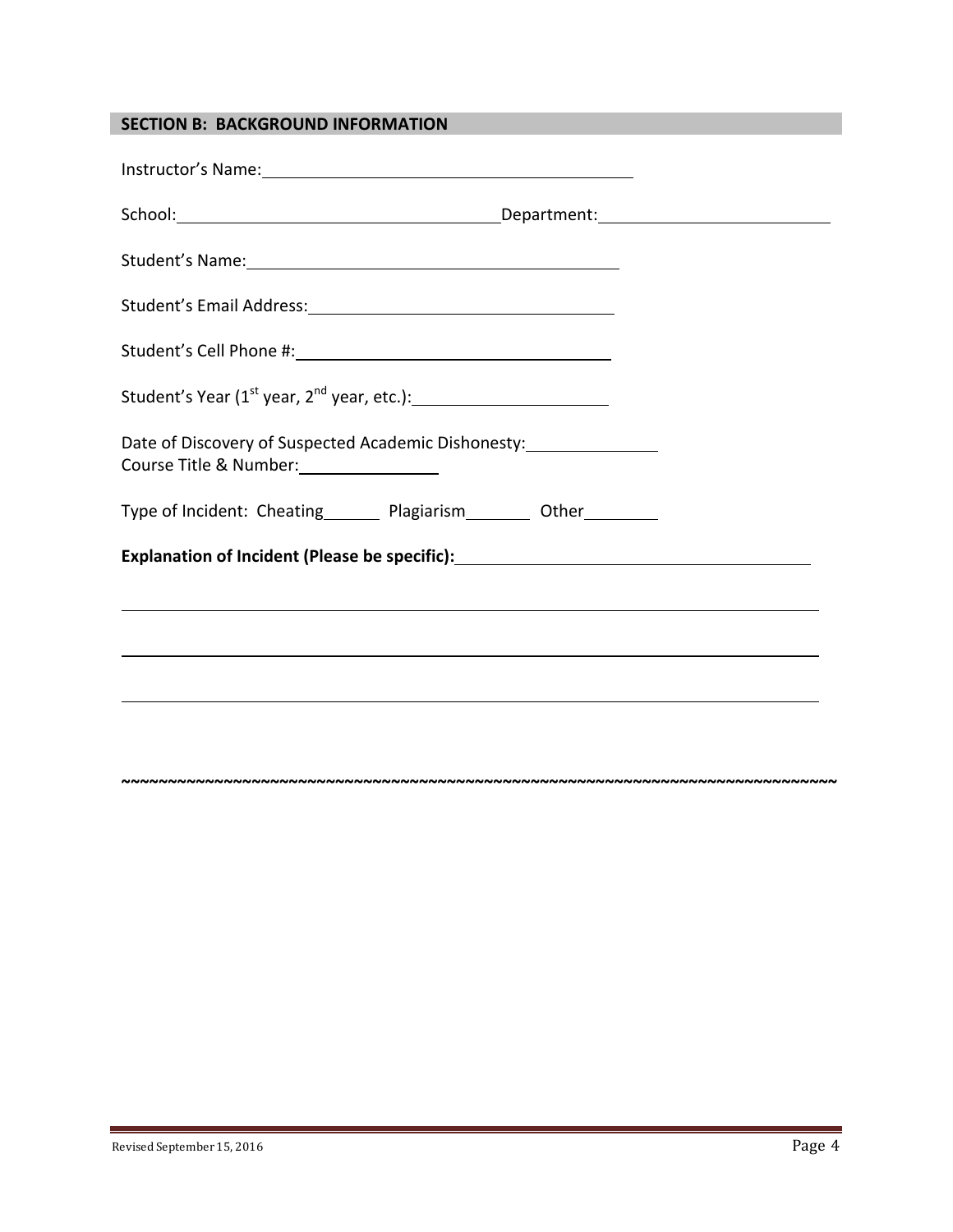#### **SECTION C: METHOD OF RESOLUTION**

#### **1. INFORMAL RESOLUTION**

Student admits to the charge of and agrees with the following Class C sanction(s) (check all that apply):

Mandated completion of ethics/plagiarism tutorial. (Academic Integrity LibGuide <http://libguides.tourolib.org/c.php?g=149110&p=2983865> for an overview on how to avoid plagiarism. Scroll down the page for the link to the test, "Touro College Academic Integrity Test", https://tourocollege.az1.qualtrics.com/jfe/form/SV\_2nqmdhyBq41VHwN\_that will go to the instructor's email.

Reduction of grade for submitted piece of work/exam to , which will then be averaged in with other grades.

Reduction in course grade by letter grades.

- Failure in course.
- Student must redo the assignment/paper/exam.
- Placement on Academic Probation.
- Other Sanctions (be specific):

## **Student Comments Optional):**

**Faculty Member Comments (Optional):**

**Please attach any supporting documents, such as crib notes, copy of plagiarized work, witness statements, etc. that support the allegation of an academic integrity violation.** 

## **SIGNATURES BELOW INDICATE THAT THE FACULTY MEMBER AND THE STUDENT AGREE THAT THE INFORMATION STATED IN SECTION C ACCURATELY REFLECTS THEIR DISCUSSION, AND THAT THEY AGREE TO THE RESOLUTION INDICATED:**

| <b>Faculty Member:</b> | Date: |
|------------------------|-------|
| Student:               | Date: |

#### **2. FORMAL RESOLUTION**

To be used in the following circumstances(check all which apply):

Chair and CAI Officer determined that the matter should be resolved by formal resolution

Student denies the charge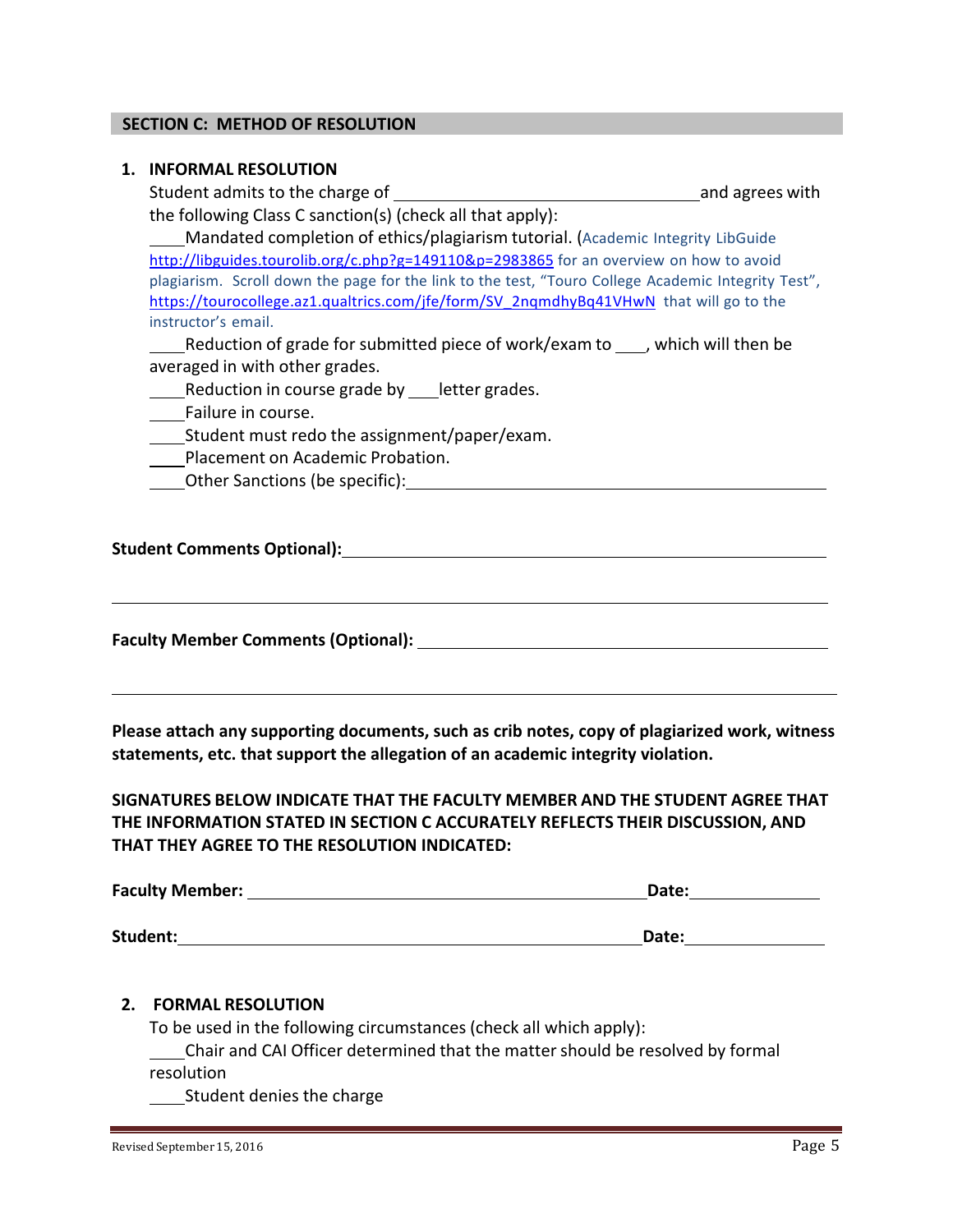- Student and faculty member do not agree to informal resolution
- Student disagrees with the proposed sanction(s)
- **Student is a repeat offender**

NOTE: FORMAL RESOLUTION will require a full hearing of the Standing Committee on Academic Integrity. Sanctions available to the Committee include Class C sanctions enumerated in 1 above, as well as Class A and B sanctions.

**~~~~~~~~~~~~~~~~~~~~~~~~~~~~~~~~~~~~~~~~~~~~~~~~~~~~~~~~~~~~~~~~~~~~~~~~~~~~~~**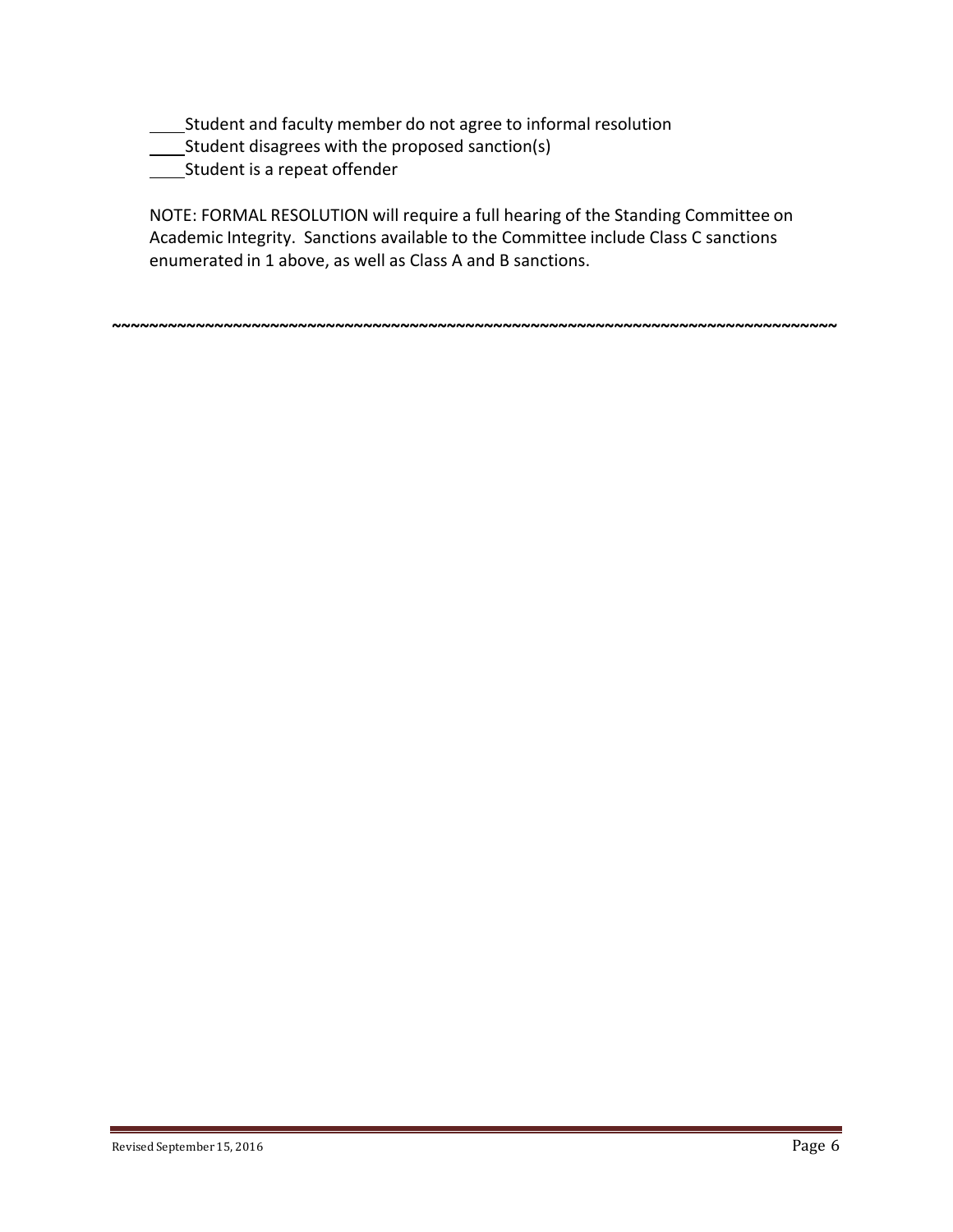#### **SECTION D: FOR THE DEPARTMENT CHAIRPERSON/PROGRAM DIRECTOR**

#### **1. IF RESOLVED INFORMALLY**

My signature below indicates that I have reviewed the informal resolution of this matter, and the violation referred to herein is a (circle one):

- a. Minor or inadvertent violation
- b. Significant violation

**Name of Chair:**

**Signature of Chair: Date: Date: Date: Date: Date: Date: Date: Date: Date: Date: Date: Date: Date: Date: Date: Date: Date: Date: Date: Date: Date: Date: Date: Date: Date:**

#### **2. IF FORMAL RESOLUTION REQUIRED**

My signature below indicates that I have reviewed this matter and will submit it to the CAI Officer for formal resolution.

**Name of Chair:**

**Signature of Chair: Date: Date: Date: Date: Date: Date: Date: Date: Date: Date: Date: Date: Date: Date: Date: Date: Date: Date: Date: Date: Date: Date: Date: Date: Date:**

#### **SECTION E: FOR THE CHIEF ACADEMIC INTEGRITY OFFICER**

#### **1. IF RESOLVED INFORMALLY**

My signature below indicates that I have received this Reporting Form, and that the Informal Resolution is final.

#### **Name of CAI Officer (print):**

**Signature of CAI Officer: Date:**

### **2. IF FORMAL RESOLUTION REQUIRED**

My signature below indicates that I acknowledge receipt of this Reporting Form and agree with the process and disposition. As per Section D.2 above, I will arrange a hearing of the Standing Committee on Academic Integrity to take place no later than 20 calendar days after the date below.

**Name of CAI Officer (print):**

**Signature of CAI Officer: Date: Date: Date: Date: Date: Date: Date: Date: Date: Date: Date: Date: Date: Date: Date: Date: Date: Date: Date: Date: Date: Date: Date: Date: D**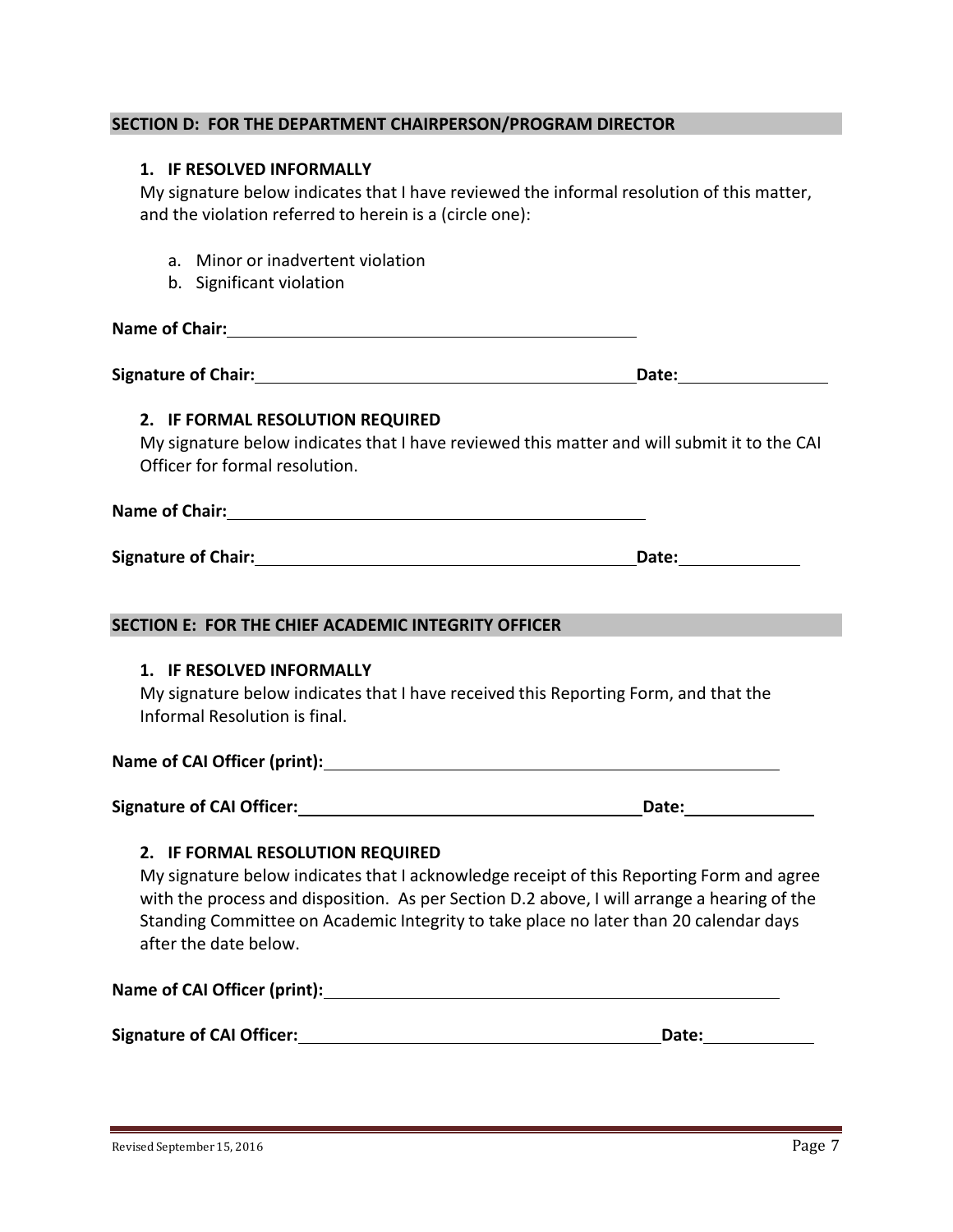## **SECTION F: FOR THE CHAIRPERSON OF THE HEARING COMMITTEE (STANDING COMMITTEE ON ACADEMIC INTEGRITY)**

## **1. DISPOSITION OF THE HEARING COMMITTEE**

A. Student admits to the charge of and Hearing and Hearing Committee imposes the following sanction(s) (check all that apply): Mandated completion of ethics/plagiarism tutorial. Reduction of grade for submitted piece of work/exam to  $\Box$ , which will then be averaged in with other grades. Reduction in course grade by \_\_\_ letter grades. **Failure in course.** \_\_\_\_Student must redo the assignment/paper/exam. **Nacement on Academic Probation.** Other Sanctions (be specific): **Suspension for \_\_\_\_\_\_(length of time).** Indication of the violation in a letter of reprimand, in reference letters, licensure and regulatory forms. Notification of the violation to other schools within the Touro College and University System. Indication of 'disciplinary action for academic integrity violation' on the permanent transcript. \_\_\_\_\_Expulsion/dismissal. \_Revocation of awarded degree in the event that the violation is identified after graduation. B. The Hearing Committee finds the student 'not guilty' **2. DECISION LETTER** A copy of the decision letter is sent to: \_\_\_\_\_Student

CAI Officer

Department Chair

### **Name of Chair of the Hearing Committee (print):**

| Signature of Chair: | Date: |
|---------------------|-------|
|                     |       |